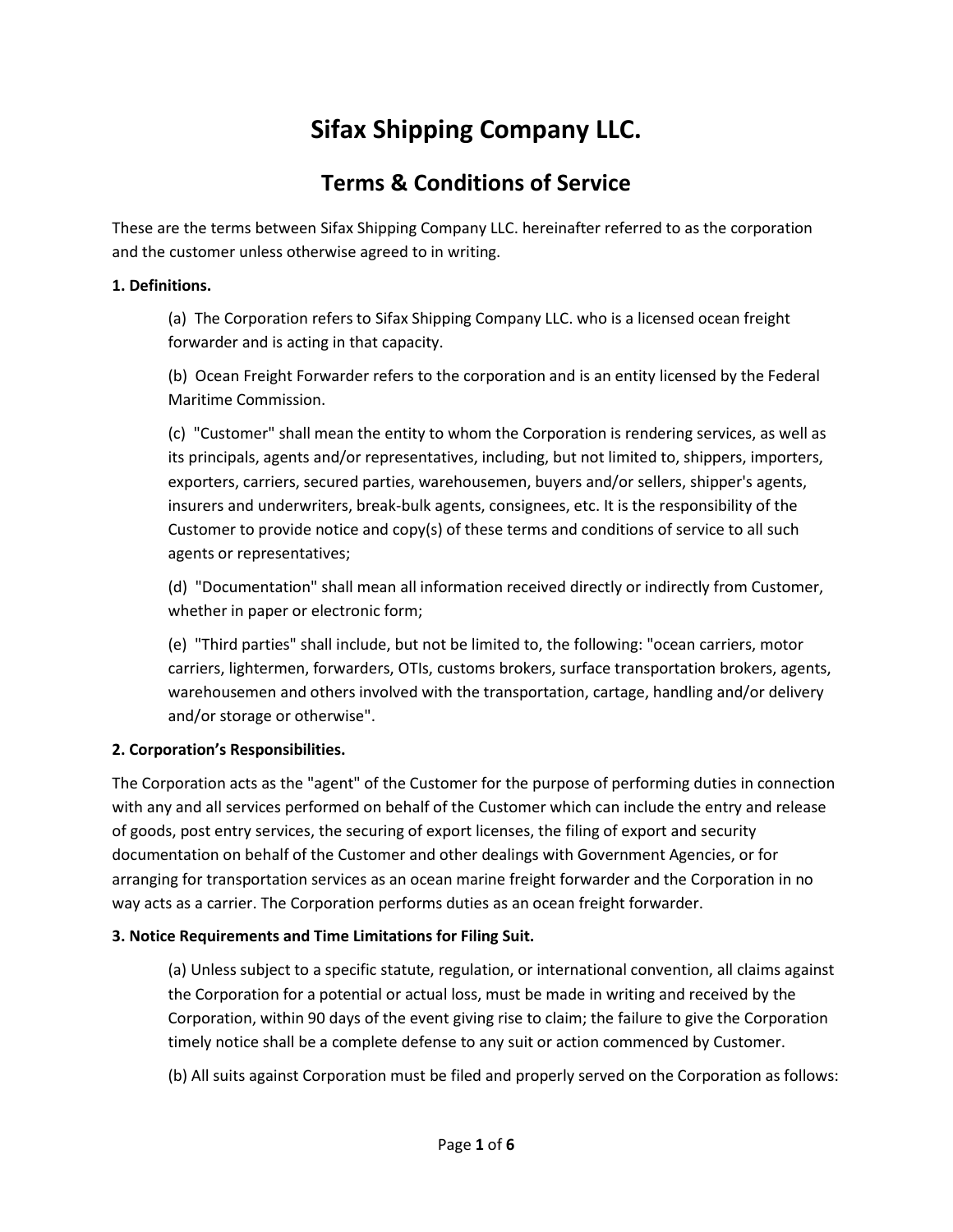(i) For claims arising out of ocean transportation, within one year from the date of the loss;

(ii) For claims arising out of air transportation, within 2 years from the date of the loss; (iii) For claims arising out of the preparation and/or submission of an import entry(s), within 75 days from the date of liquidation of the entry(s)although it is acknowledged that the custom broker and the importer would have the responsibility for handling any imports;

(iv) For any and all other claims of any other type, within 2 years from the date of the loss or damage.

## **4. No Liability For The Selection or Services of Third Parties and/or Routes.**

Unless services are performed by persons or firms engaged pursuant to express written instructions from the Customer, Corporation shall use reasonable care in its selection of third parties, or in selecting the means, route and procedure to be followed in the handling, transportation, clearance and delivery of the shipment; advice by the Corporation that a particular person or firm has been selected to render services with respect to the goods, shall not be construed to mean that the Corporation warrants or represents that such person or firm will render such services nor does Corporation assume responsibility or liability for any actions(s) and/or inaction(s) of such third parties and/or its agents, and shall not be liable for any delay or loss of any kind, which occurs while a shipment is in the custody or control of a third party or the agent of a third party; all claims in connection with the Act of a third party shall be brought solely against such party and/or its agents; in connection with any such claim, the Corporation shall reasonably cooperate with the Customer, which shall be liable for any charges or costs incurred by the Corporation. The Corporation is not a carrier and is no way liable for lost or damaged cargo.

#### **5. Quotations Not Binding.**

Quotations as to fees, rates of duty, freight charges, insurance premiums or other charges given by the Corporation to the Customer are for informational purposes only and are subject to change without notice. The Customer will be responsible for any difference in charges due and are payable immediately unless credit is extended in writing by the Corporation.

## **6. Reliance On Information Furnished.**

(a) Customer acknowledges that it is required to review all documents and declarations prepared and/or filed with U.S. Customs & Border Protection, other Government Agencies and/or third parties, and will immediately advise the Corporation of any errors, discrepancies, incorrect statements, or omissions on any declaration or other submission filed on Customers behalf;

(b) In preparing and submitting customs entries, export declarations, applications, security filings, documentation and/or other required data, the Corporation relies on the correctness of all documentation, whether in written or electronic format, and all information furnished by Customer; Customer shall use reasonable care to ensure the correctness of all such information and shall indemnify and hold the Corporation harmless from any and all claims asserted and/or liability or losses suffered by reason of the Customer's failure to disclose information or any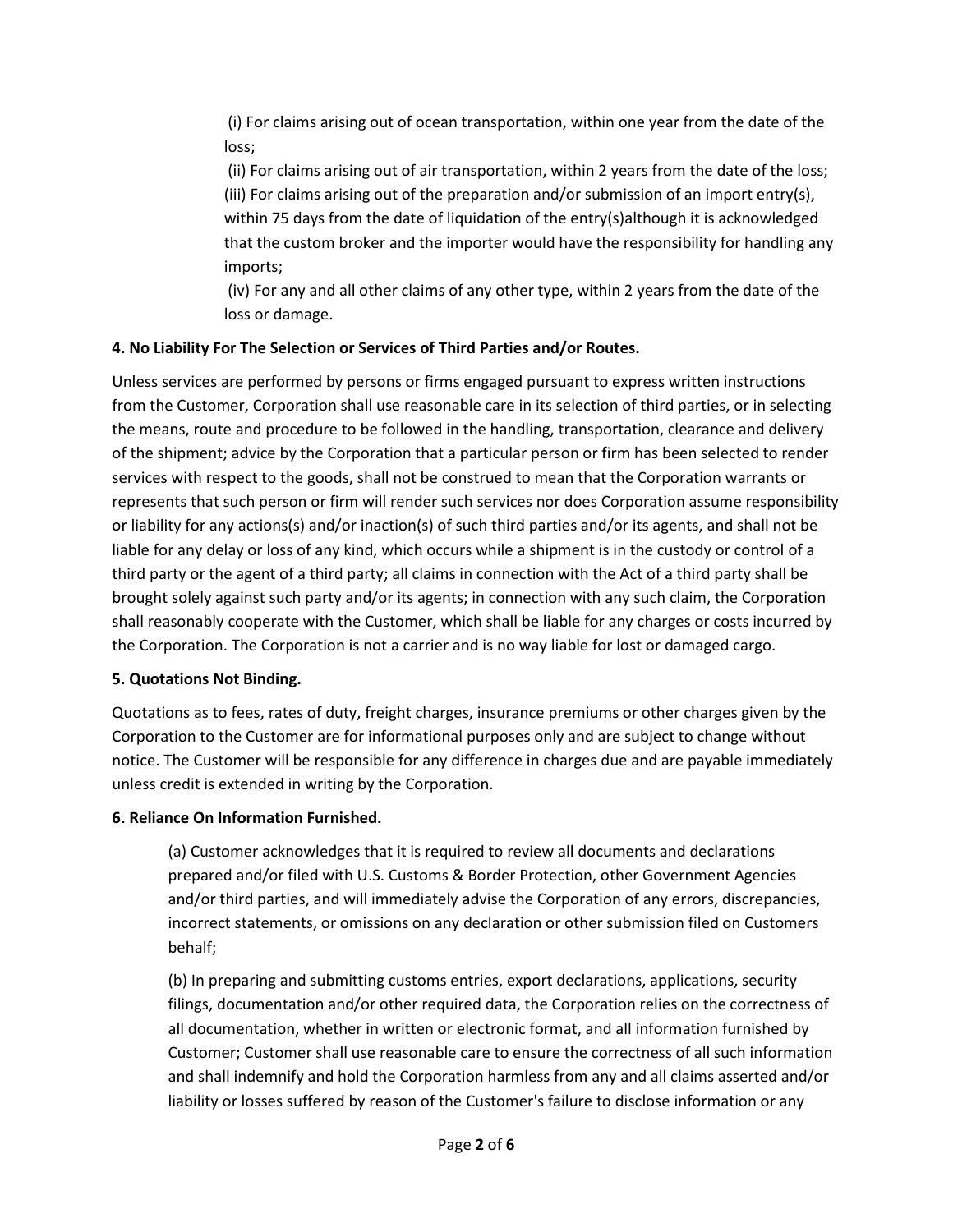incorrect, incomplete or false statement by the Customer or its agent, representative or contractor upon which the Corporation reasonably relied. The Customer agrees that the Customer has an affirmative non-delegable duty to disclose any and all information required to import, export or enter the goods.

(c) The Corporation does not act as a Customs Broker and the importing of any merchandise should be handled by the importer and/or a licensed Customs Broker.

### **7. Declaring Higher Value To Third Parties.**

Third parties to whom the goods are entrusted may limit liability for loss or damage; the Corporation will request excess valuation coverage only upon specific written instructions from the Customer, which must agree to pay any fees; in the absence of written instructions or the refusal of the third party to agree to a higher declared value, at Corporation's discretion, the goods may be tendered to the third party, subject to the terms of the third party's limitations of liability and/or terms and conditions of service. It is the duty of the customer to request a higher amount of coverage.

#### **8. Insurance.**

Only if requested to do so in writing and confirmed to Customer in writing will the Corporation attempt to provide insurance to the Customer. Corporation is under no obligation to obtain insurance on Customer's behalf; however if the Corporation does obtain insurance, the Customer shall pay all premiums and costs in connection with procuring requested insurance.

#### **9. Disclaimers; Limitation of Liability.**

(a) Except as set forth in this contract, the Corporation makes no express or implied warranties in connection with its services;

(b) In connection with all services performed by the Corporation, Customer may obtain additional liability coverage that provided in paragraph 9 (c) below, up to the actual or declared value of the shipment or transaction, by requesting such coverage and agreeing to make payment therefor, which request must be confirmed in writing by the Corporation prior to rendering services for the covered transaction(s).

(c) In the absence of additional coverage under (b) above, the Corporation's liability shall be limited to the following:

(i) where the claim arises from activities other than those relating to customs business, \$50.00 per shipment or transaction.

(ii) If there should be a customs issue, it is specifically understood by the customer that the Company does not provide brokerage services and cannot be held liable for any dispute with Customs.

(iii) Although denied that it is in any way acting as a customs broker, its liability on any customs related matter shall be limited to \$50.00 per shipment.

(d) The Corporation nevertheless shall not be liable or responsible for consequential, indirect, incidental, statutory or punitive damages.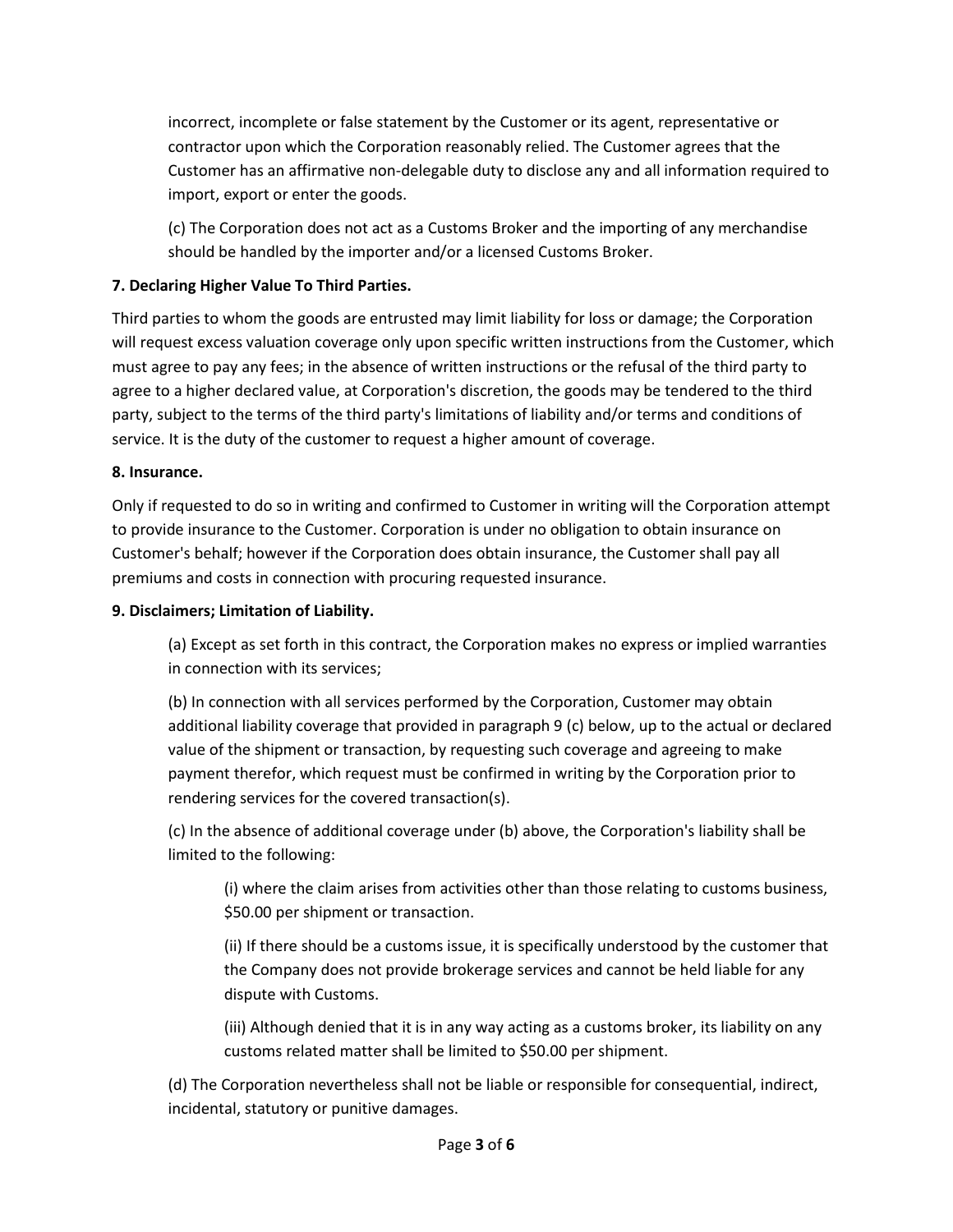#### **10. Payment.**

All charges must be paid by the Customer in advance, unless the Corporation agrees in writing to extend credit to customer; the granting of credit to a Customer in connection with a particular transaction shall not be considered a waiver of this provision by the Corporation.

#### **11. Indemnification/Hold Harmless.**

The Customer agrees to indemnify, defend, and hold the Corporation harmless from any claims and/or liability, fines, penalties and/or attorneys' fees arising from the importation or exportation of customer's merchandise and/or any conduct of the Customer, including but not limited to the inaccuracy of entry, export or security data supplied by Customer or its agent or representative, which violates any Federal, State and/or other laws, and further agrees to indemnify and hold the Corporation harmless against any and all liability, loss, damages, costs, claims, penalties, fines and/or expenses, including but not limited to reasonable attorney's fees, which the Corporation may hereafter incur, suffer or be required to pay by reason of such claims; in the event that any claim, suit or proceeding is brought against the Corporation, it shall give notice in writing to the Customer by mail or hand delivery at its address on file with the Corporation.

#### **12. C.O.D. or Cash Collect Shipments.**

Corporation shall use reasonable care regarding written instructions relating to "Cash/Collect on Deliver (C.O.D.)" shipments, bank drafts, cashier's and/or certified checks, letter(s) of credit and other similar payment documents and/or instructions regarding collection of monies but shall not have liability if the bank or consignee refuses to pay for the shipment. Any additional costs shall be the responsibility of the customer.

#### **13. Costs of Collection.**

In any dispute involving monies owed to Corporation, the Corporation shall be entitled to all costs of collection, including but not limited to reasonable attorney's fees, court costs, investigative costs and all other damages as allowable under the laws of the State of Florida and the United States.

#### **14. General Lien and Contractual Lien and Right To Sell Customer's Property.**

(a) Corporation shall have a general and contractual lien on any and all property of Customer coming into Corporation's actual or constructive possession or control for money owed to Corporation with regard to the shipment on which the lien is claimed, a prior shipment(s) as allowable by contract and law and/or both;

(b) Corporation shall provide written notice to Customer of its intent to exercise such lien, the exact amount of monies due and owing, as well as any on -going storage or other charges; Customer shall notify all parties having an interest in its shipment(s) of Corporation's rights and/or the exercise of such lien.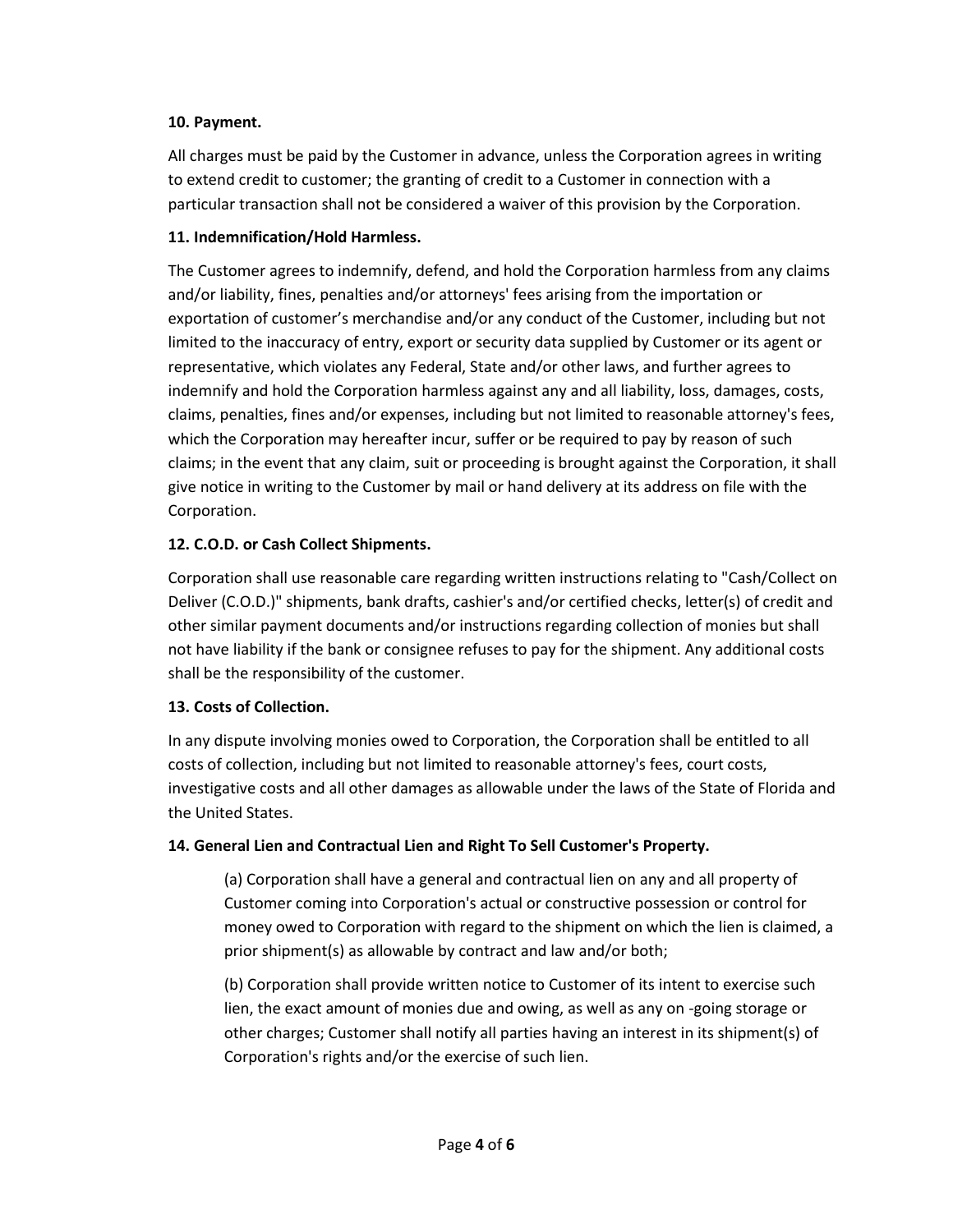(c) Unless, within thirty days of receiving notice of lien, Customer posts cash or letter of credit at sight, or, if the amount due is in dispute, an acceptable bond equal to 110% of the value of the total amount due, in favor of Corporation, guaranteeing payment of the monies owed, plus all storage charges accrued or to be accrued, Corporation shall have the right to sell such shipment(s) at public or private sale or auction and any net proceeds remaining thereafter shall be refunded to Customer.

(d) The failure to make payment could give way to liens by other parties with whom the transportation was coordinated and booked.

## **15. No Duty To Maintain Records For Customer.**

Customer acknowledges that pursuant to Sections 508 and 509 of the Tariff Act, as amended, (19 USC §1508 and 1509) it has the duty and is solely liable for maintaining all records required under the Customs and/or other Laws and Regulations of the United States; unless otherwise agreed to in writing, the Corporation shall only keep such records that it is required to maintain by law.

## **16. Obtaining Binding Rulings, Filing Protests, etc.**

Unless requested by the Corporation in writing and agreed to by the Corporation in writing, Corporation shall be under no obligation to undertake any pre- or post-Customs release action, including, but not limited to, obtaining binding rulings, advising of liquidations, filing of petition(s) and/or protests, etc. The Corporation is only acting as an ocean freight forwarder and in no way is it acting as a custom house broker. The custom house broker, the customer, and/or the importer are responsible for this.

## **17. Information on Bills of Lading.**

Where Corporation prepares and/or submits information and/or documentation to be used on a bill of lading, the Corporation shall be under no obligation to specify thereon the number of pieces, packages and/or cartons, etc.; unless specifically requested to do so in writing by Customer or its agent and Customer agrees to pay for same, Corporation shall rely upon and use the cargo weight supplied by Customer.

## **18. Amendments to Agreement.**

These terms and conditions of service may only be modified, altered or amended in writing signed by both Customer and Corporation.

## **19. Compensation of Corporation.**

The compensation of the Corporation for its services shall be included with and is in addition to the rates and charge s of all carriers and other agencies selected by the Corporation to transport and deal with the goods and such compensation shall be exclusive of any brokerage, commissions, dividends, or other revenue received by the Corporation from carriers, insurers and others in connection with the shipment. On ocean exports, upon request, the Corporation shall provide a detailed breakout of the components of all charges assessed and a true copy of each pertinent document relating to these charges. In any referral for collection or action against the Customer for monies due the Corporation, upon recovery by